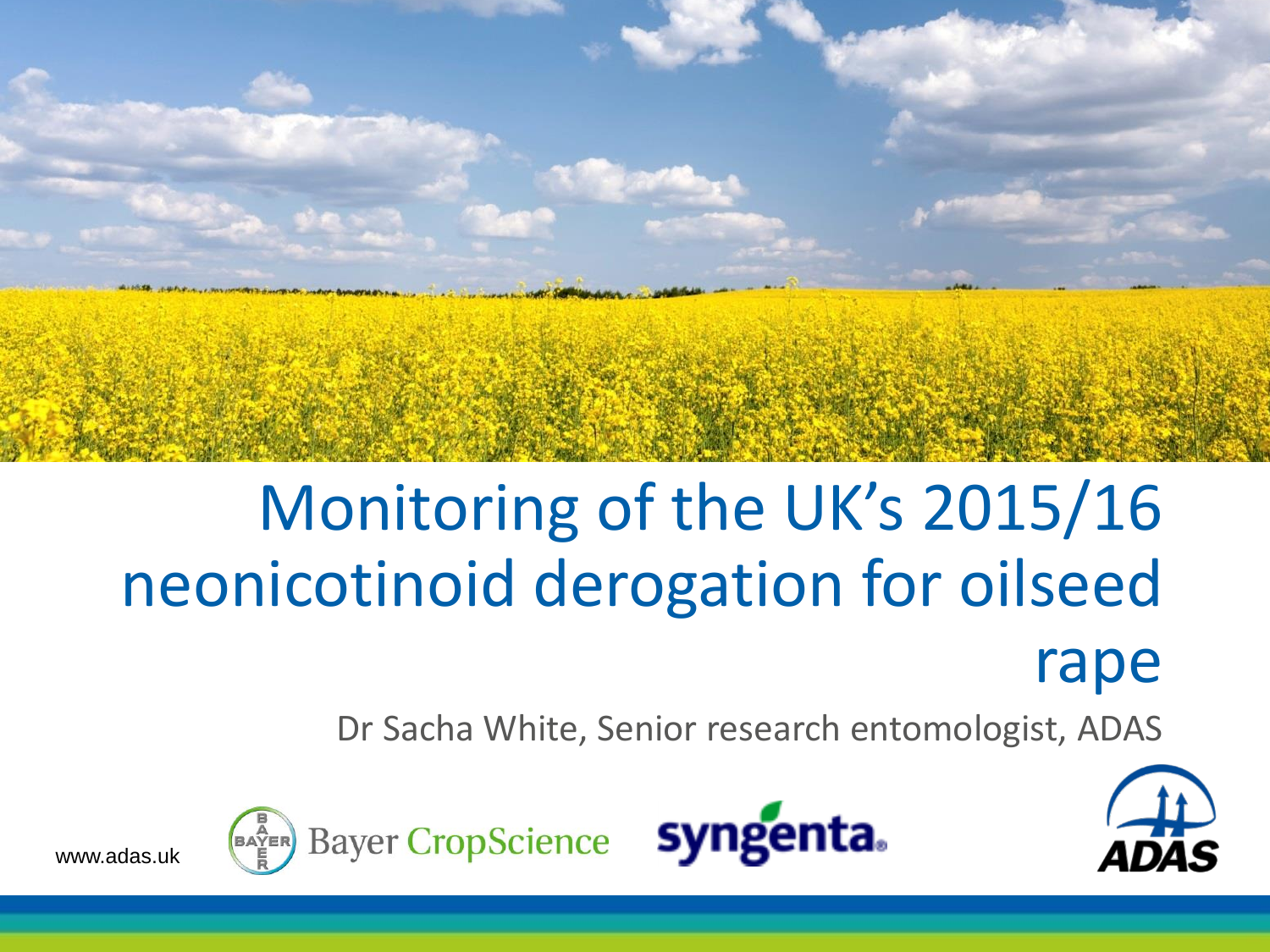# Background

- 24 May 2013: Restriction on the use of three neonicotinoids (NNI) adopted by the European Commission.
- Applied to clothianidin, thiamethoxam and imidacloprid on bee attractive plants and cereals
- Autumn 2014: First WOSR for which NNI seed treatments are unavailable. In 2011 and 2013 NNI seed treatments had been used on 98% and 91% of WOSR respectively<sup>2</sup>.
- Winter 2014: Crop losses due to adult CSFB feeding estimated at 5% of national crop ( $>$ 31,000 ha)<sup>1</sup>.
- Spring 2015: NFU apply for a derogation for the use of NNI seed treatments in WOSR.
- 24 July 2015: CRD grant emergency authorisations for the use of Cruiser OSR (thiamethoxam) and Modesto (clothianidin).



1Nicholls, 2015; 2Dewar, 2016.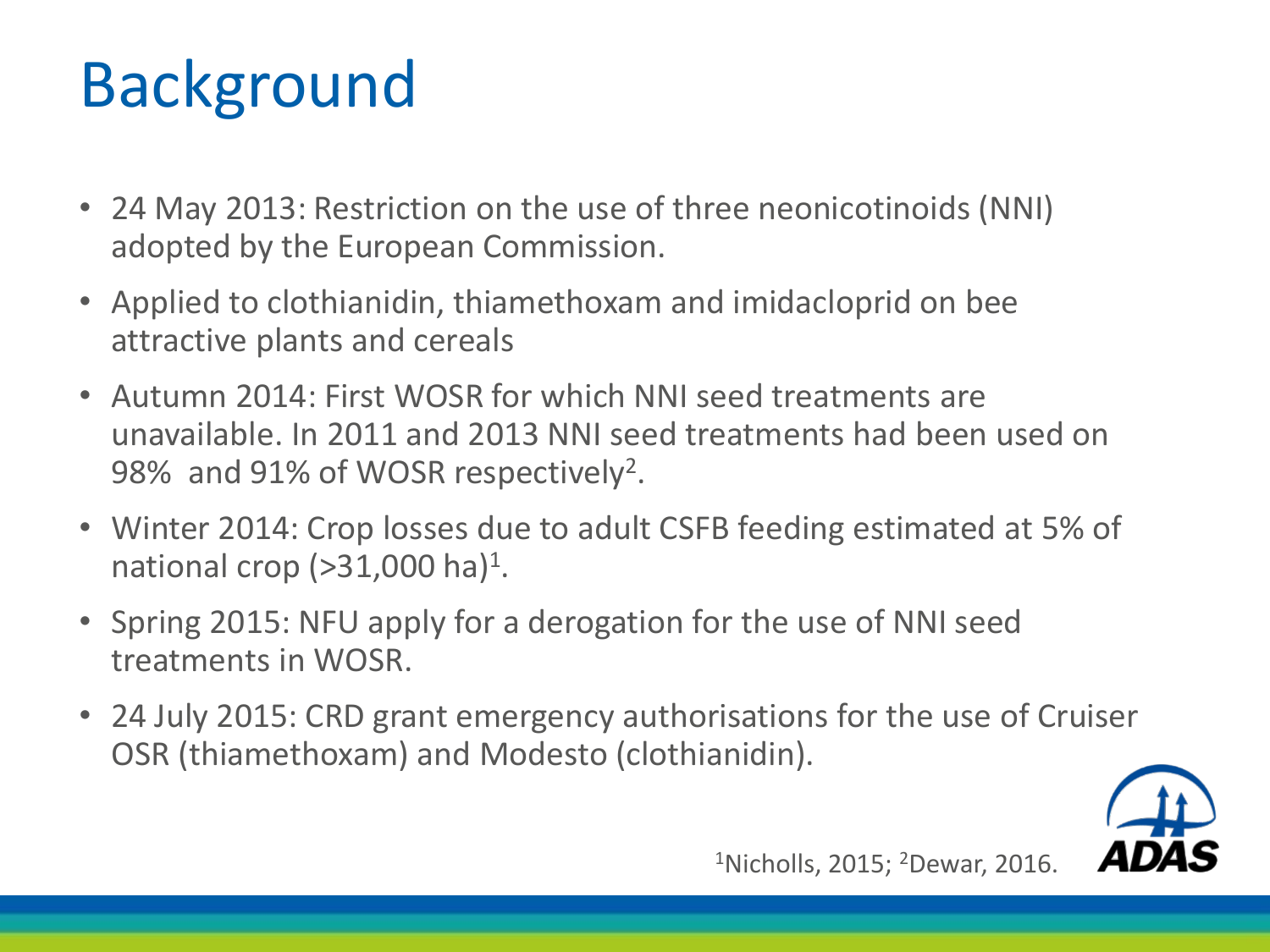# Emergency authorisations

- Modesto and Cruiser OSR to be used for approx. 5% of national crop (31,000 ha).
- Focussed on four high risk counties in East of England (Bedfordshire, Cambridgeshire, Hertfordshire and Suffolk).
- A condition of the approval was "to generate robust, detailed data on both treated and untreated crops" relating to "adult and larval numbers, crop establishment/damage and effects on crop yields, resistance occurrence and management".
- ADAS asked to design and manage the study undertaken to fulfil this requirement.

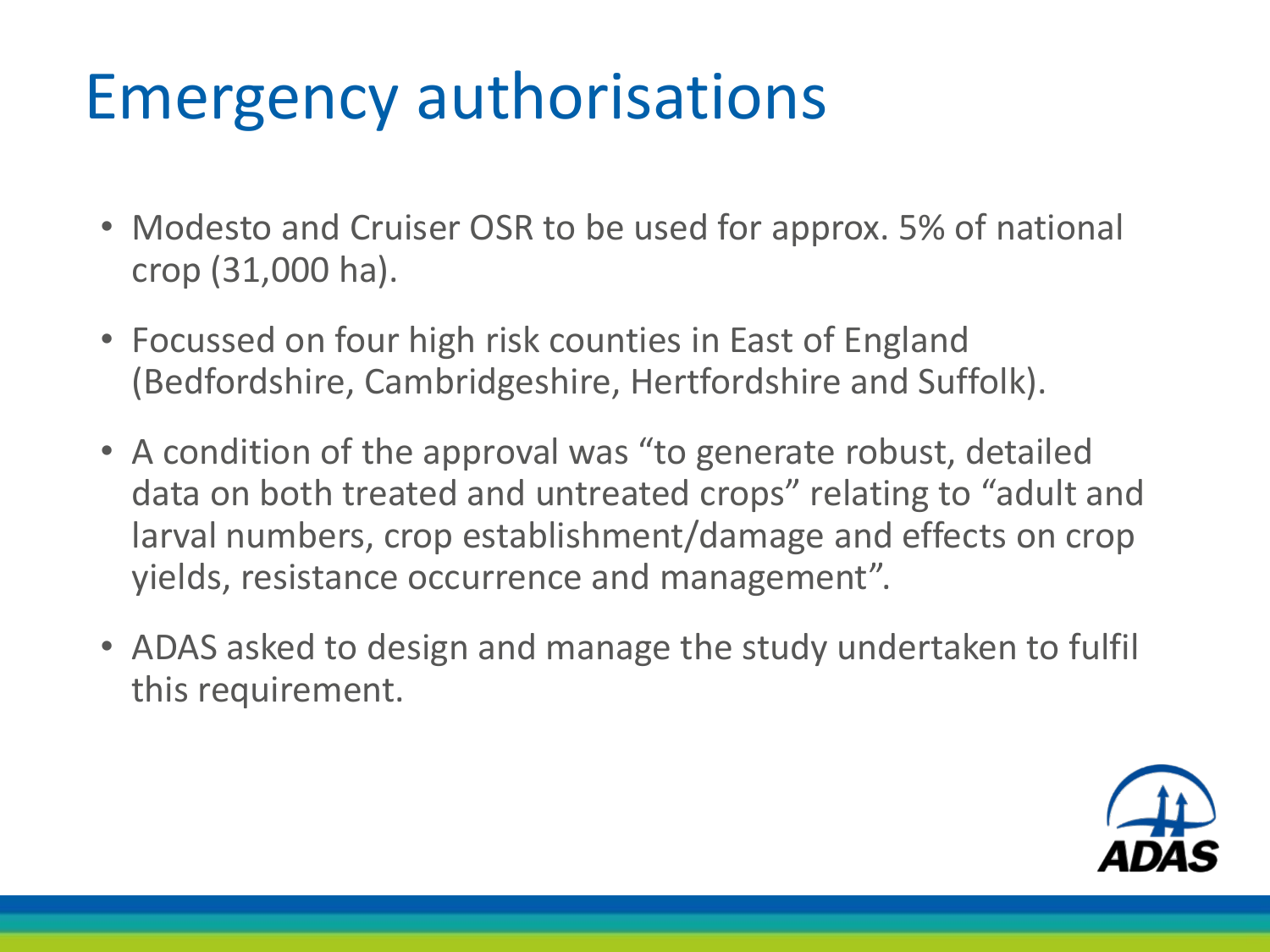# Study design

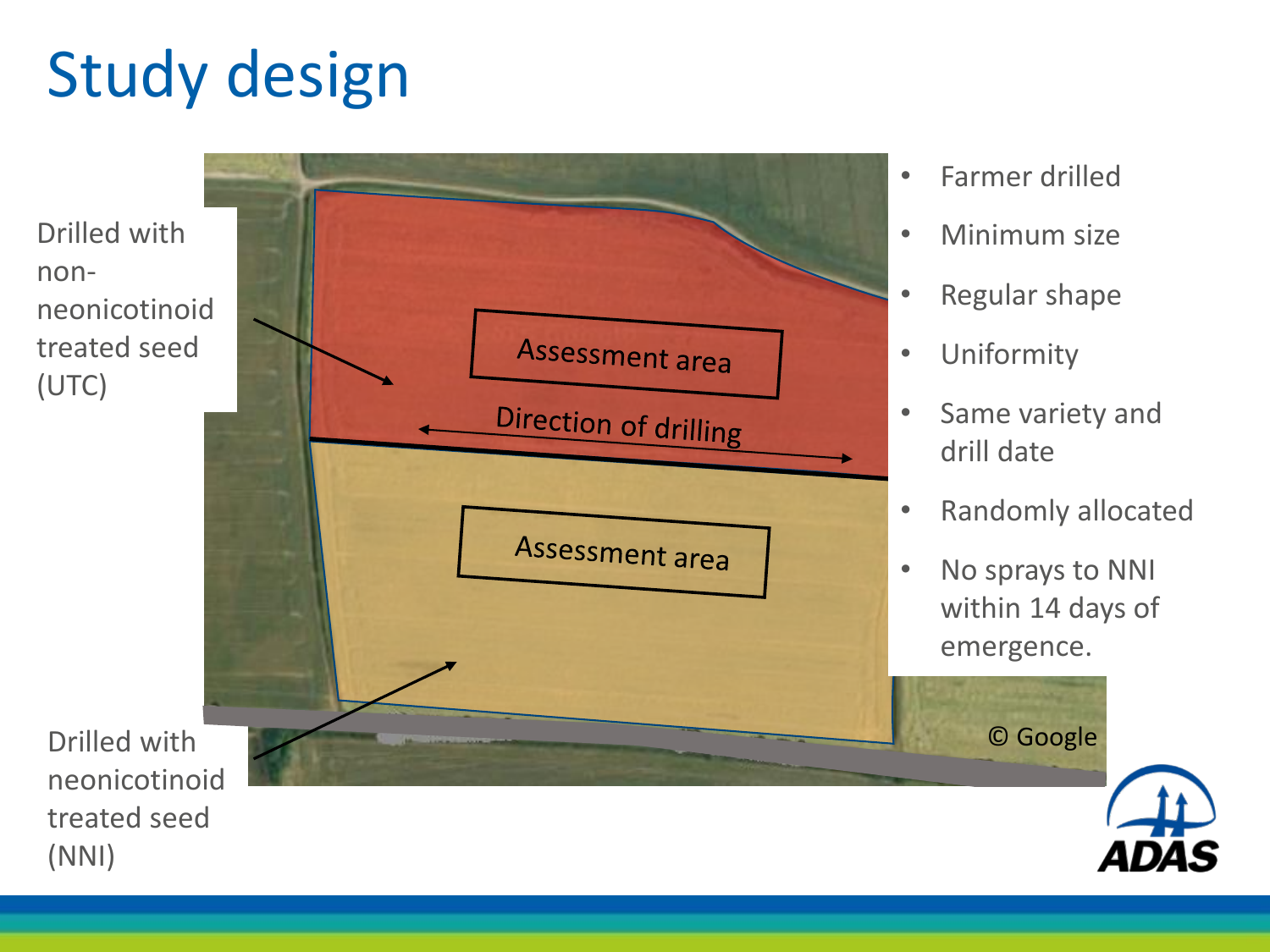# Study design

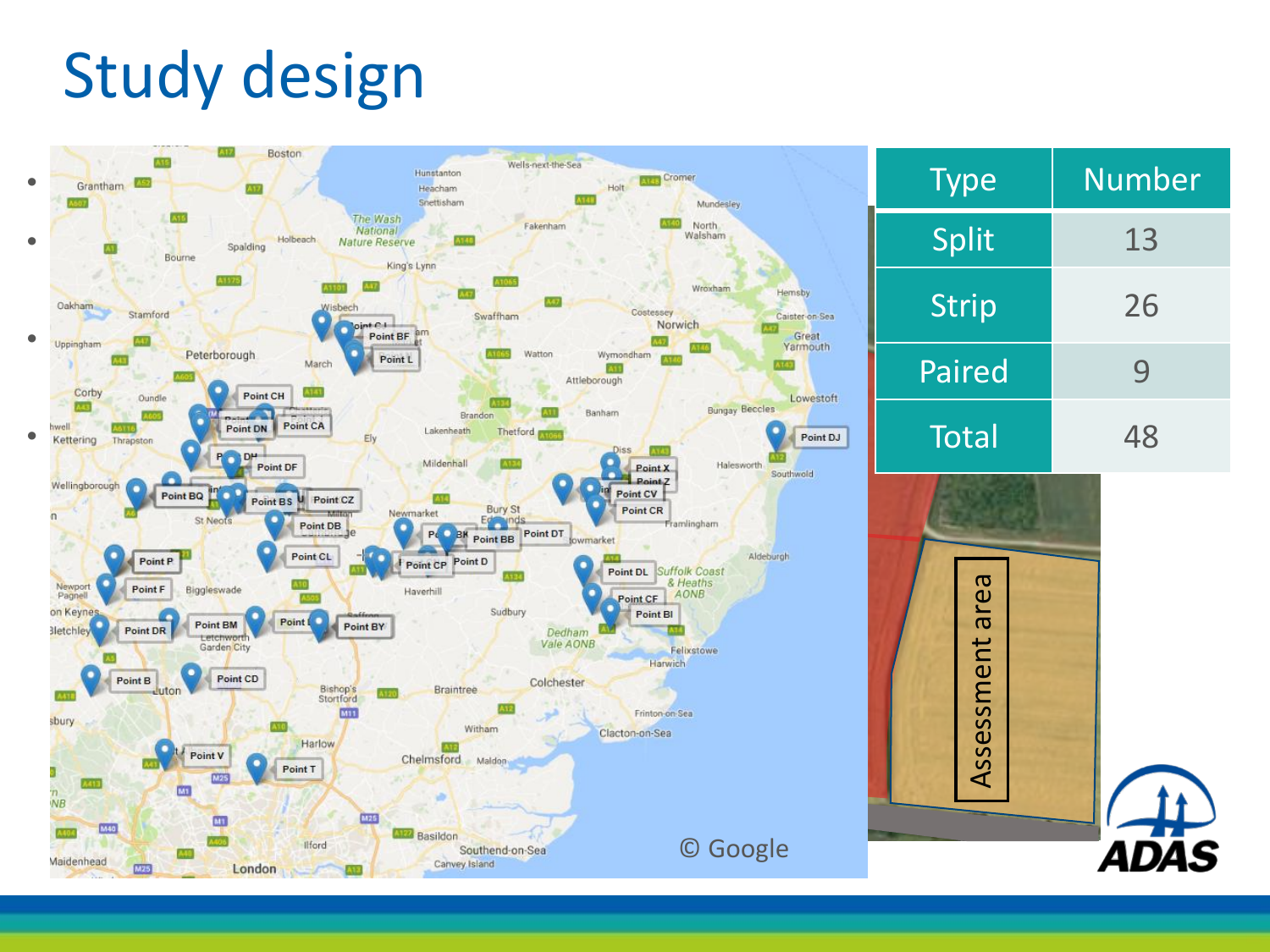## Assessments

- Plant populations
- Foliar damage

Approx. cotyledon and 3-4 leaf stage

- Adult CSFB using yellow water traps
- Larval numbers and damage
- Yield at harvest
- CSFB resistance
- Cross-site analysis included a co-factor analysis to account for between site variation.



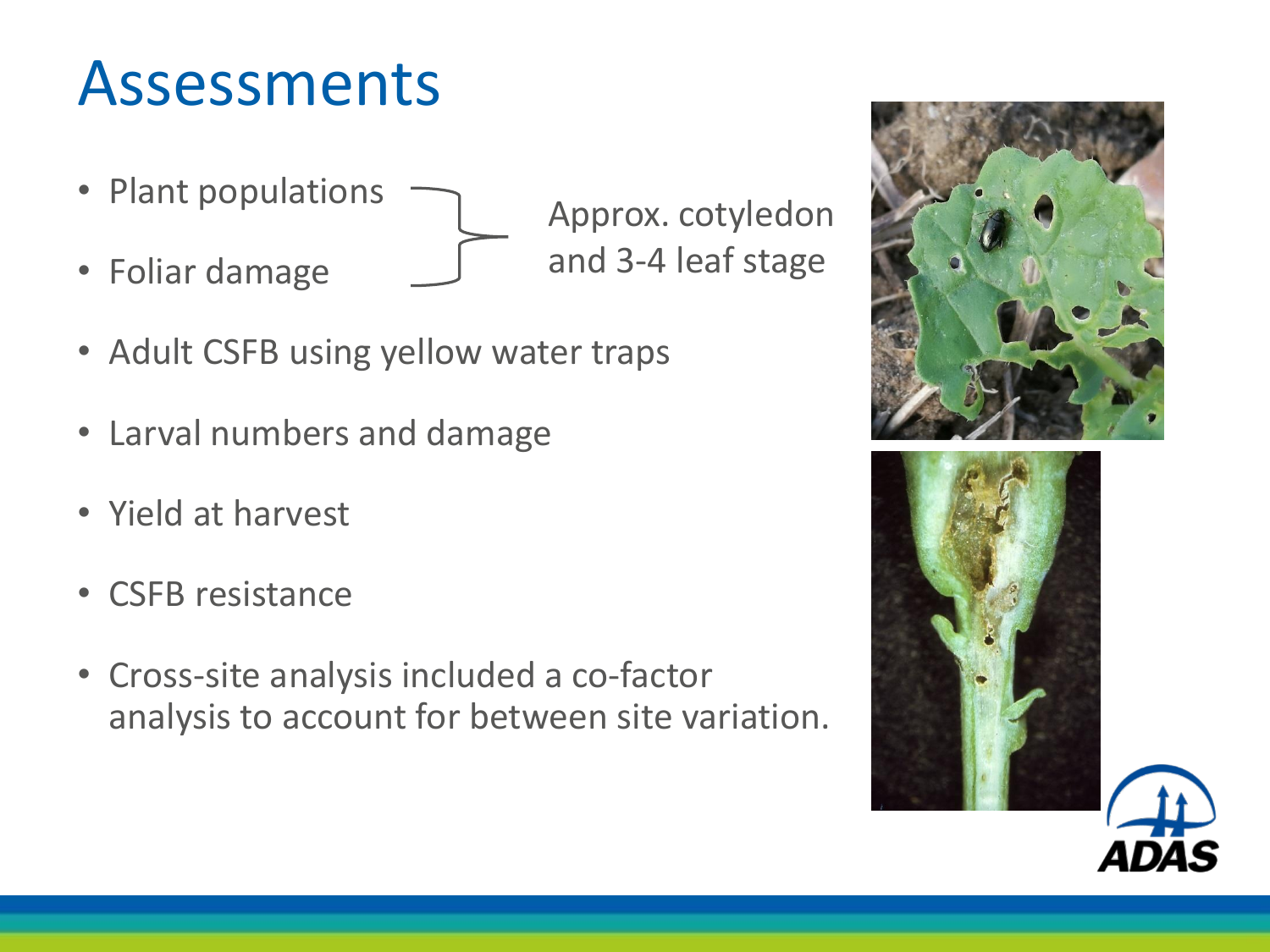# Plant populations (cotyledon – two leaf stage)

- Cross-site means: NNI =  $51.4$  per m<sup>2</sup>. UTC =  $40.7$  per m<sup>2</sup>.
- Significant increase in NNI (P < 0.001).

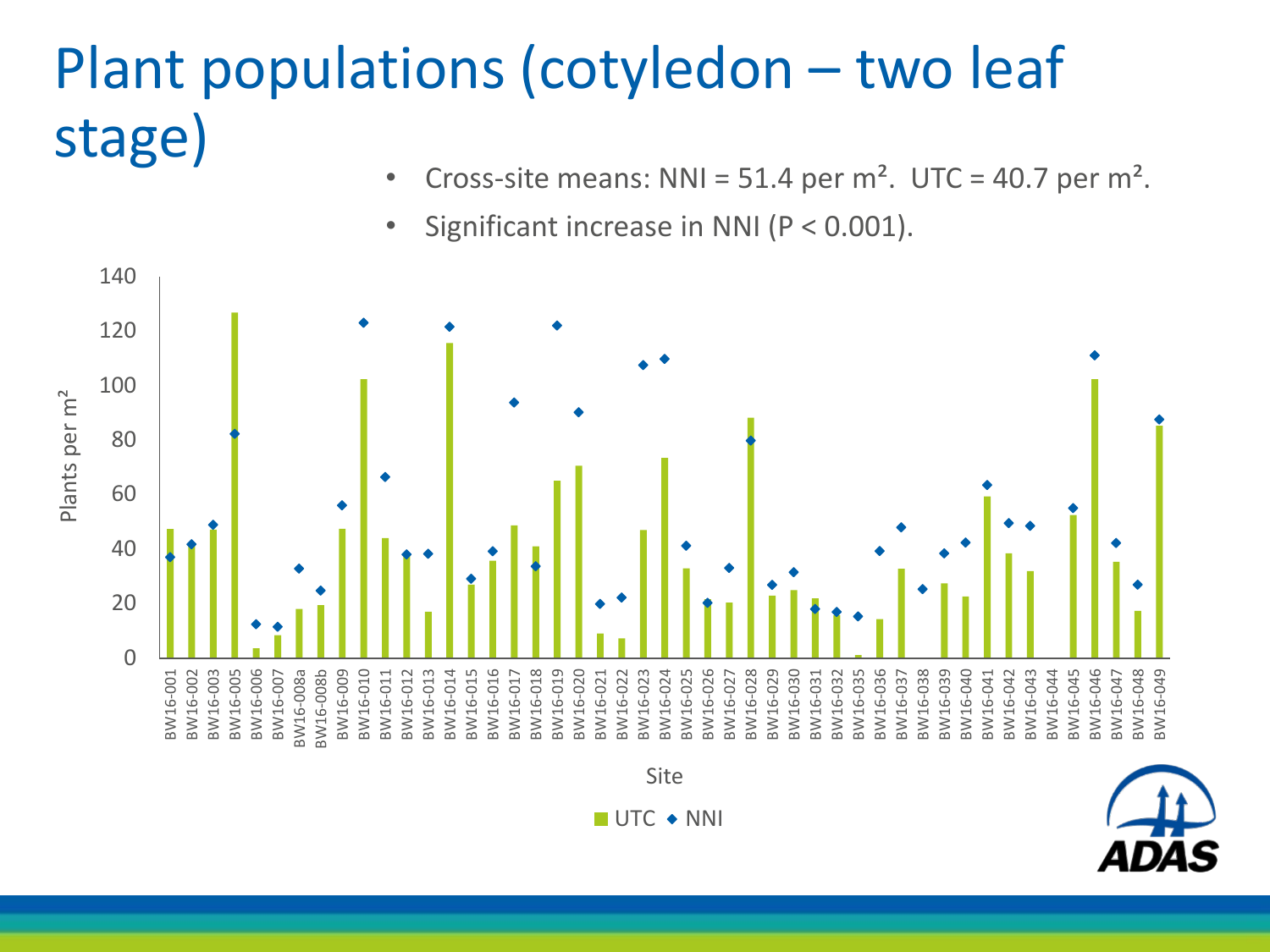## Plant populations (three – four leaf stage)

- Cross-site means: NNI =  $51.1$  per m<sup>2</sup>. UTC = 44.6 per m<sup>2</sup>
- Significant increase in NNI  $(P = 0.001)$ .

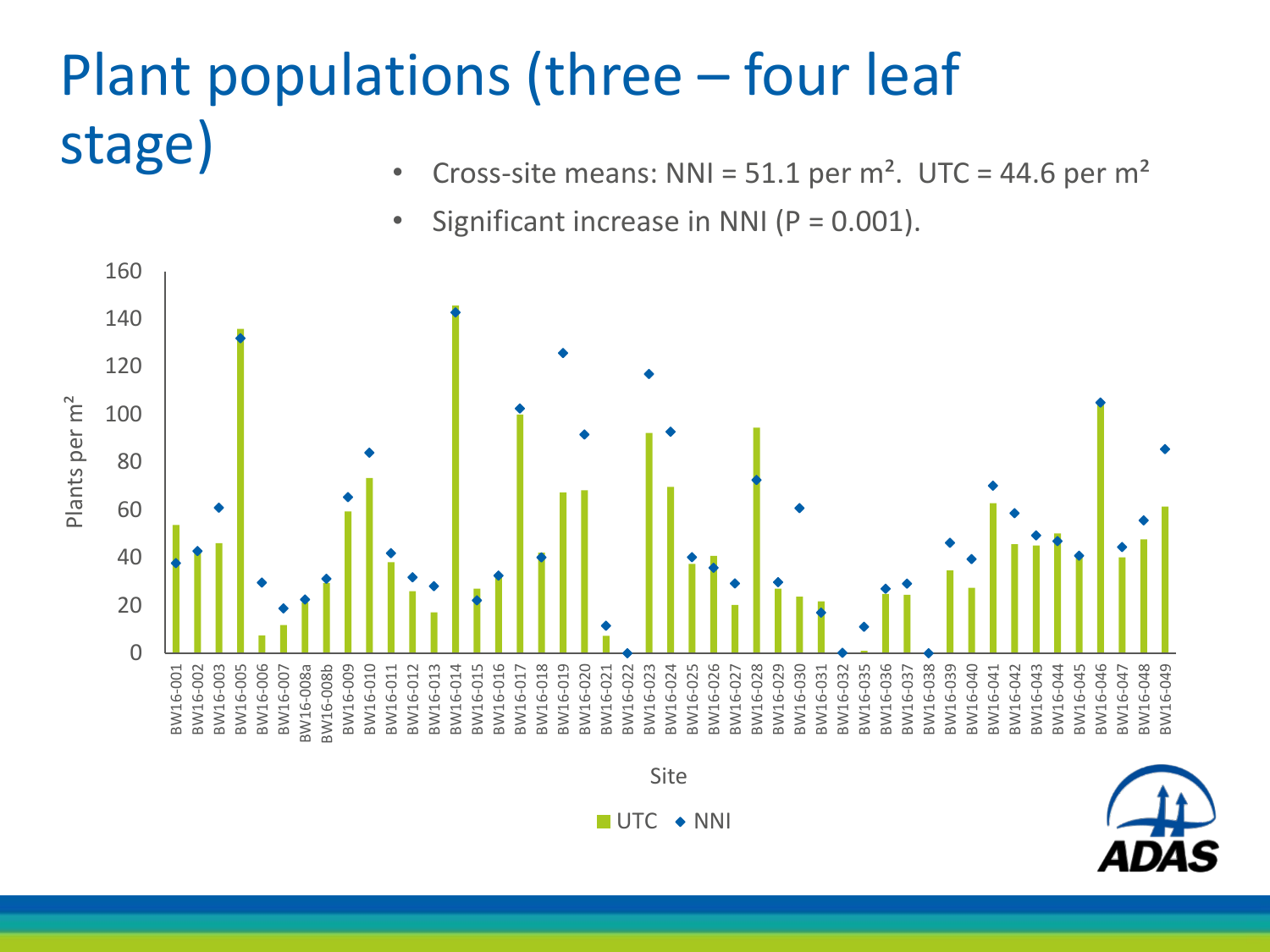#### Foliar damage (cotyledon – two leaf stage) • Cross-site means: NNI damage = 9%. UTC damage = 19%.

80

90

100

- Significant % reduction in leaf area loss in NNI (P <0.001).
- Co-factor analysis: Reduction in leaf area lost greater in conventional than hybrid varieties, and on clay than lighter soils.



 $\blacksquare$  UTC  $\blacktriangleright$  NNI  $\blacktriangleright$  Foliar insecticide threshold

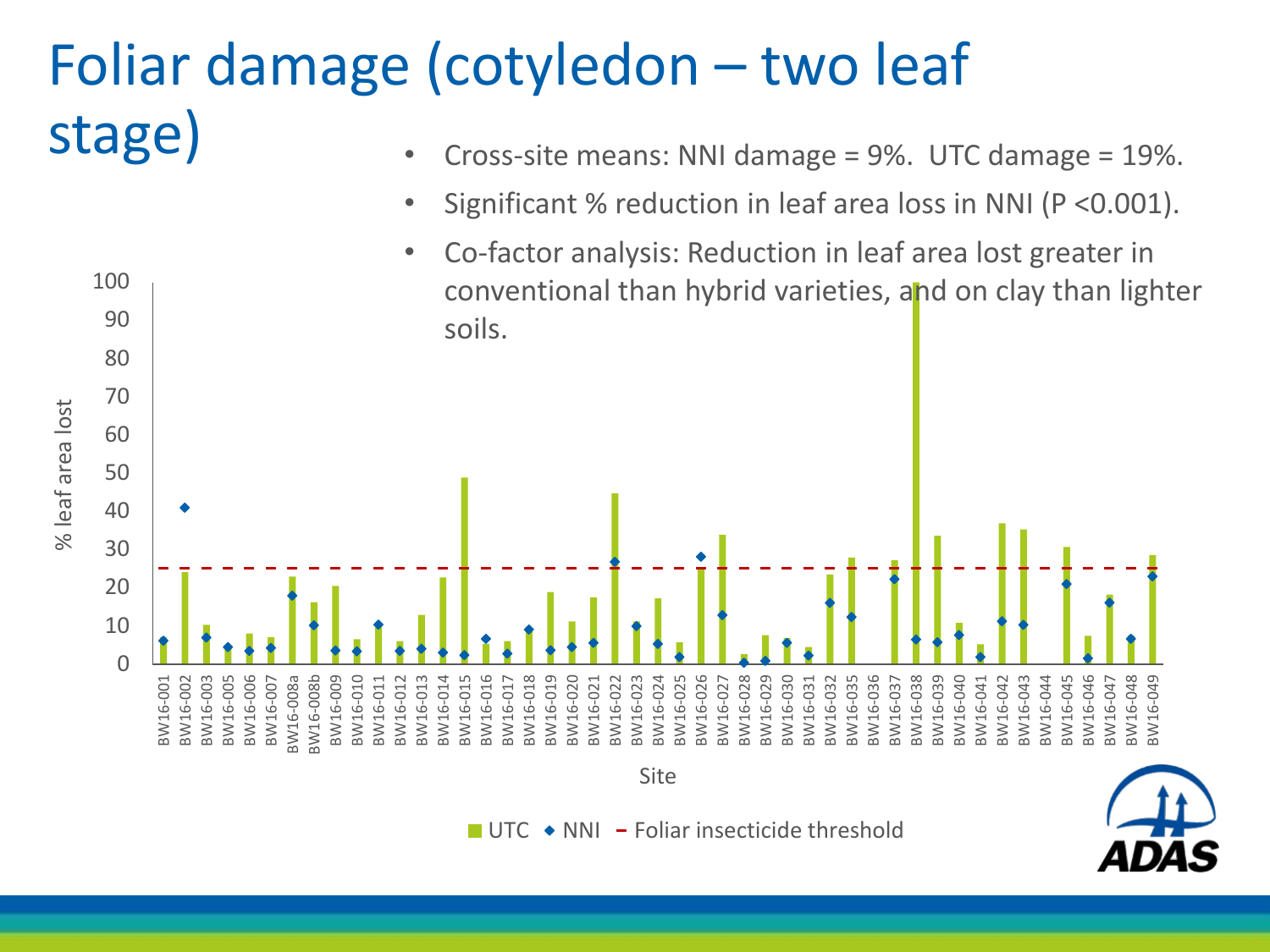### Foliar damage (three – four leaf stage)

% leaf area lost

% leaf area lost

 $\Omega$ 10 20 30 40 50 60 70 80 90 100 BW16-001 BW16-002 BW16-003 BW16-005 BW16-006 BW16-007 BW16-008a BW16-008b BW16-009 BW16-010 BW16-011 BW16-012 BW16-013 BW16-014 BW16-015 BW16-016 BW16-017 BW16-018 BW16-019 BW16-020 BW16-021 BW16-022 BW16-023 BW16-024 BW16-025 BW16-026 BW16-027 BW16-028 BW16-029 BW16-030 BW16-031 BW16-032 BW16-035 BW16-036 BW16-037 BW16-038 BW16-039 BW16-040 BW16-041 BW16-042 BW16-043 BW16-044 BW16-045 BW16-046 BW16-047 BW16-048 BW16-049 Site • Cross-site means: NNI damage = 23%. UTC damage = 23%. • No significant difference between treatments. • Co-factor analysis: Reduction in leaf area lost greater where >1 foliar insecticide applied.

 $\blacksquare$  UTC  $\blacklozenge$  NNI  $\blacktriangleright$  Foliar insecticide threshold

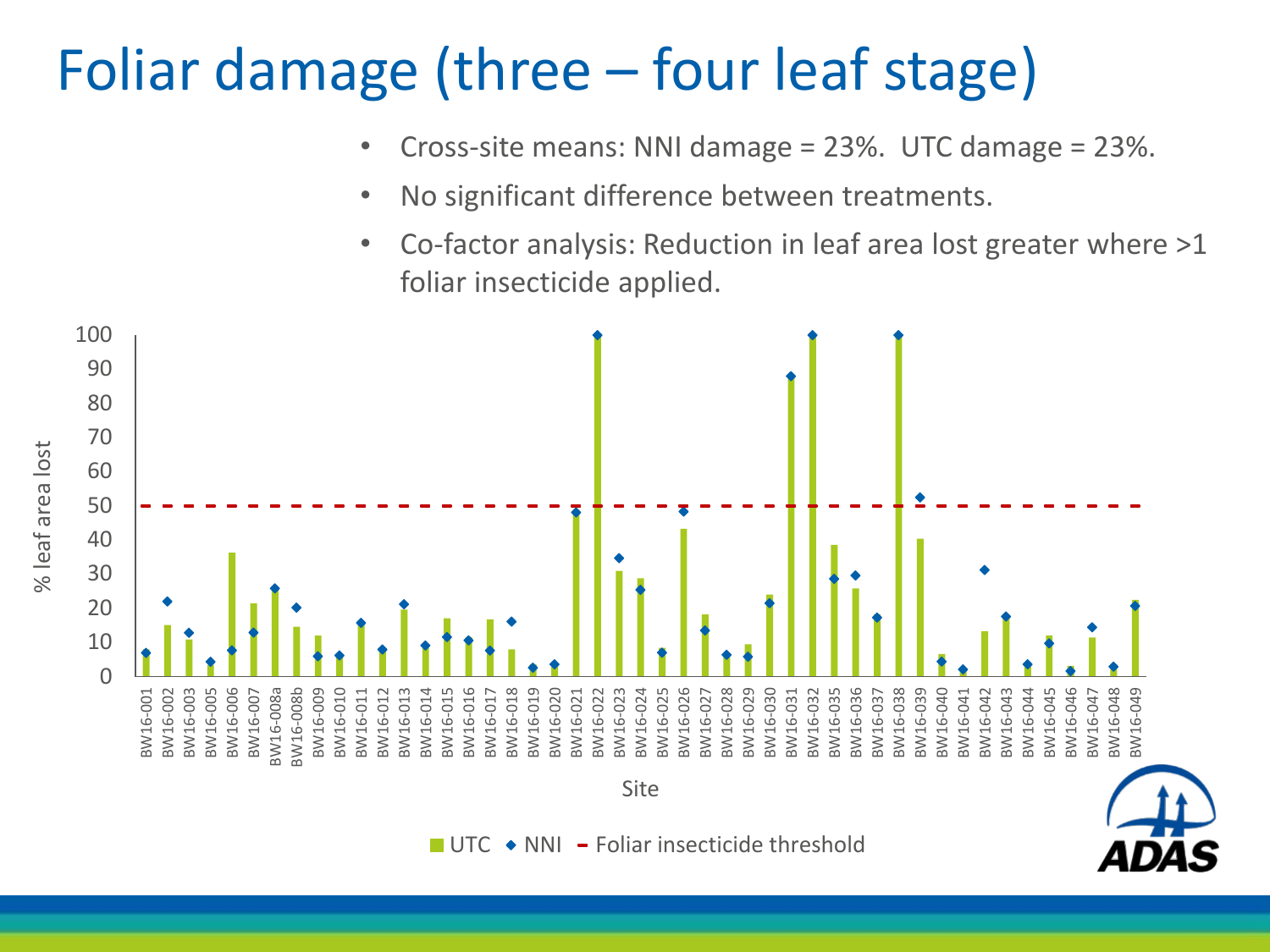### Adult CSFB populations

80

90

100



- Significant % increase in adults in NNI (P <0.001). NNI crops more attractive? attractive?
- Co-factor analysis: Increase in adults in NNI greater in crops drilled after week 34 (e.g. late August). Timing of migration?

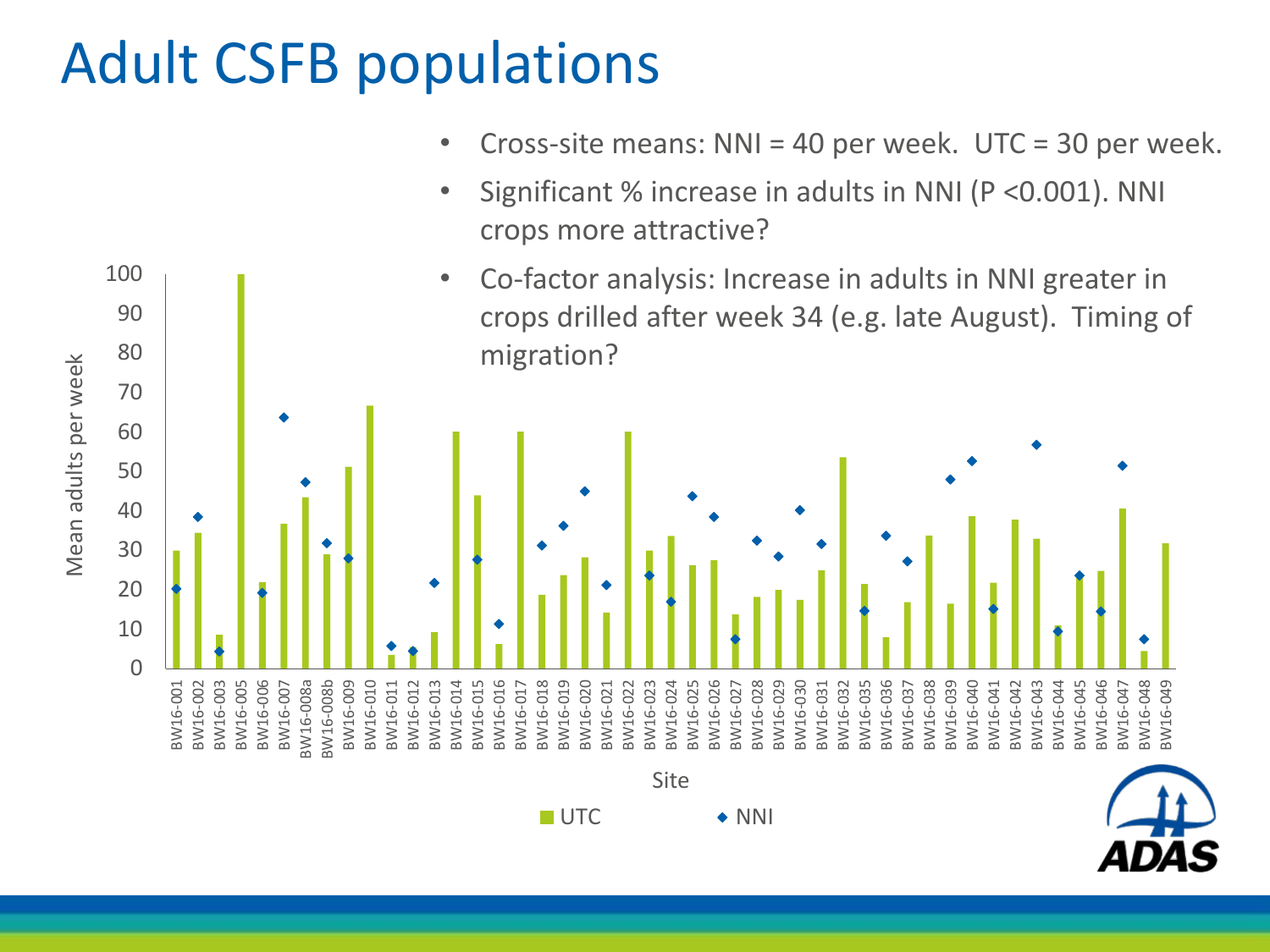### Larval CSFB damage and numbers



- $\bullet$  NNI mean =  $\mathbb{Z}$  & pep and the  $\bullet$ .
- UTC mean = 5 ppep ant.
- Signsificant it and indiffer senione lærtvave enn ithela (Phenots.22).
- Consequence of more adults in NNI?

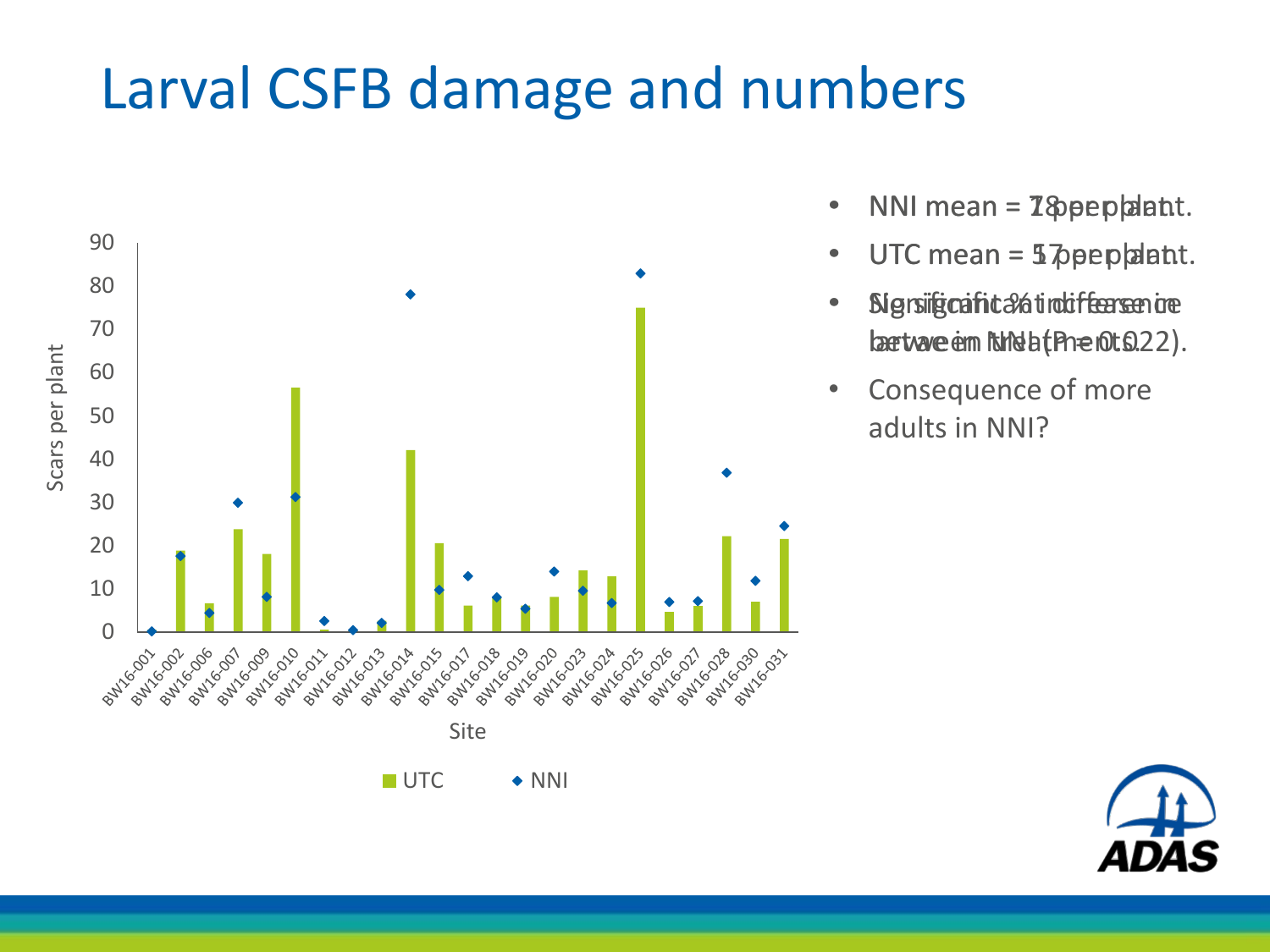### Yield at harvest



Reasons for lost crops

- NNI mean =  $3.4$  t/ha.
- UTC mean  $=$  3.5 t/ha.
- No significant difference between treatments.
- No within site replication.
- Co-factor analysis: Yield reductions in NNI greater where migration occurred before cotyledon stage.
- Mean 2016 yield for E and SE England =  $3.6$  t/ha<sup>1</sup>.
- 11 crops lost.



<sup>1</sup>Defra, 2016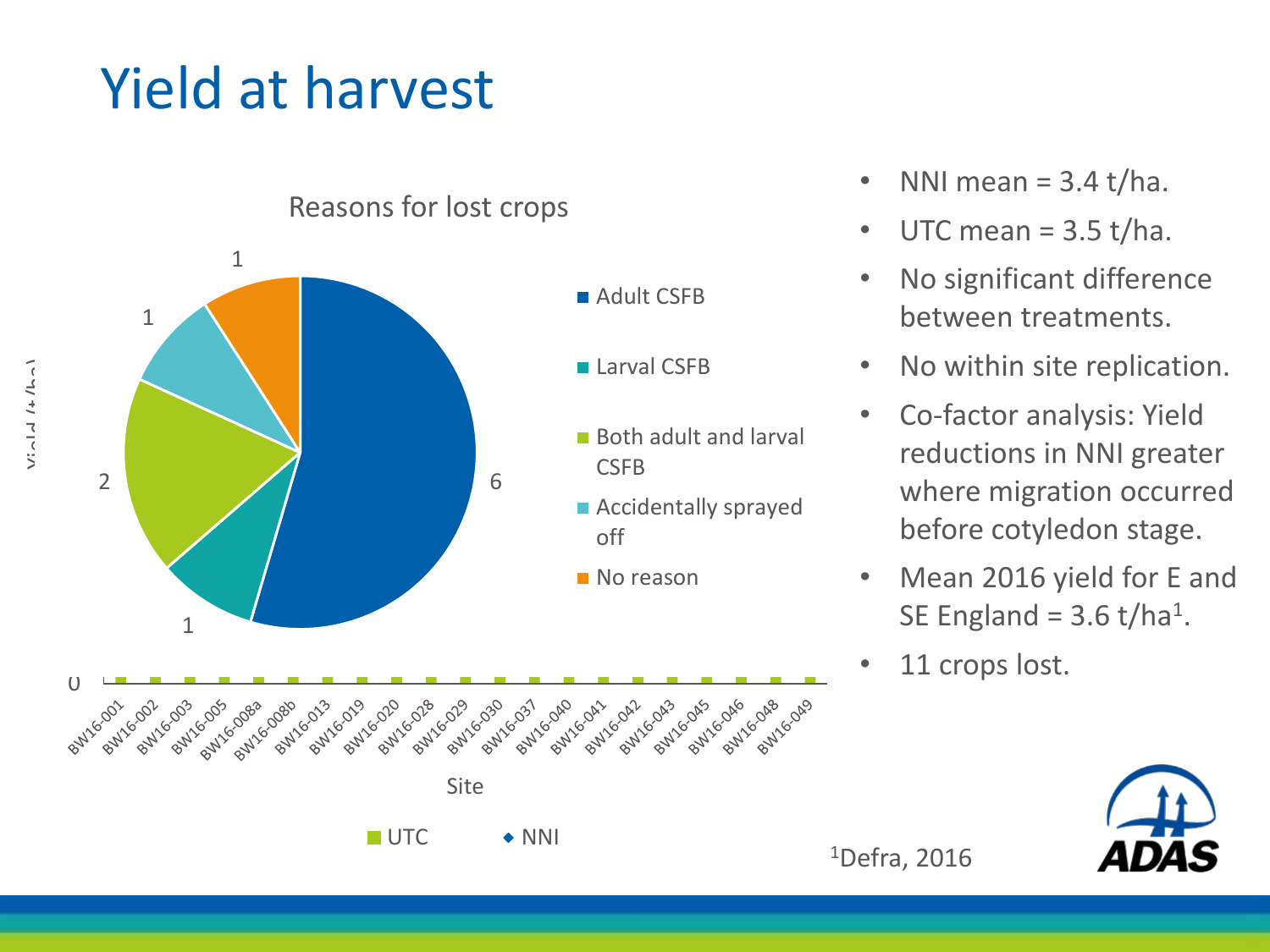## Pyrethroid resistance

100

- Resistance detected at 95% of sites.
- No significant difference between treatments or relationship with number of pyrethroid applications.

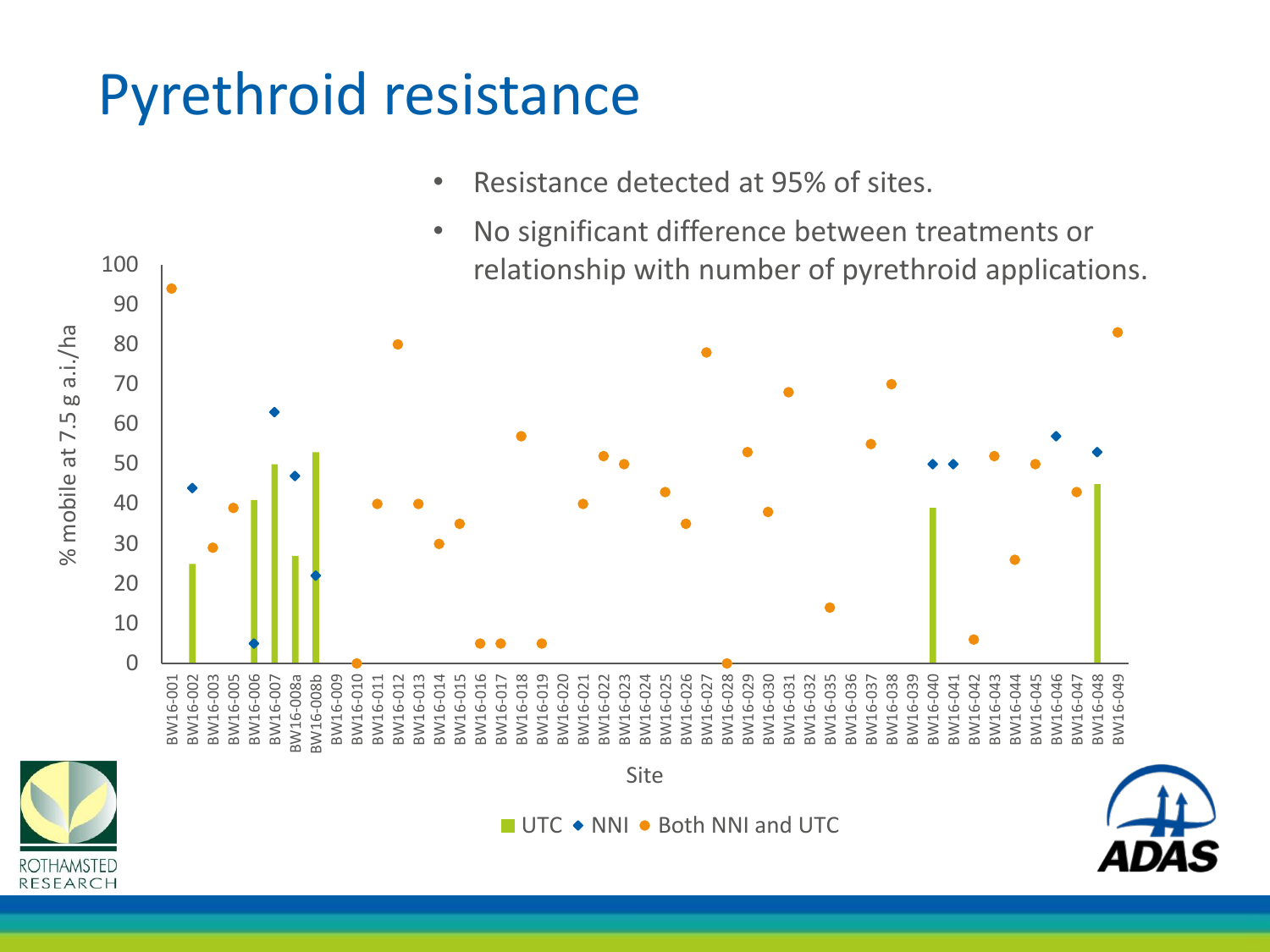## **Conclusions**

- Largest independent study of NNI seed treatment efficacy.
- Provided good protection against early CSFB damage.
- Significant increases in plant population and reductions in foliar damage.
- Protection during crop emergence. No thresholds and difficult to predict/monitor.
- No effect on yield.
- Unexpected increases in adult and larval numbers in NNI crops.
- Growers with highest CSFB pressure have highest incidence of pyrethroid resistance (though with some variation) so no effective control options.